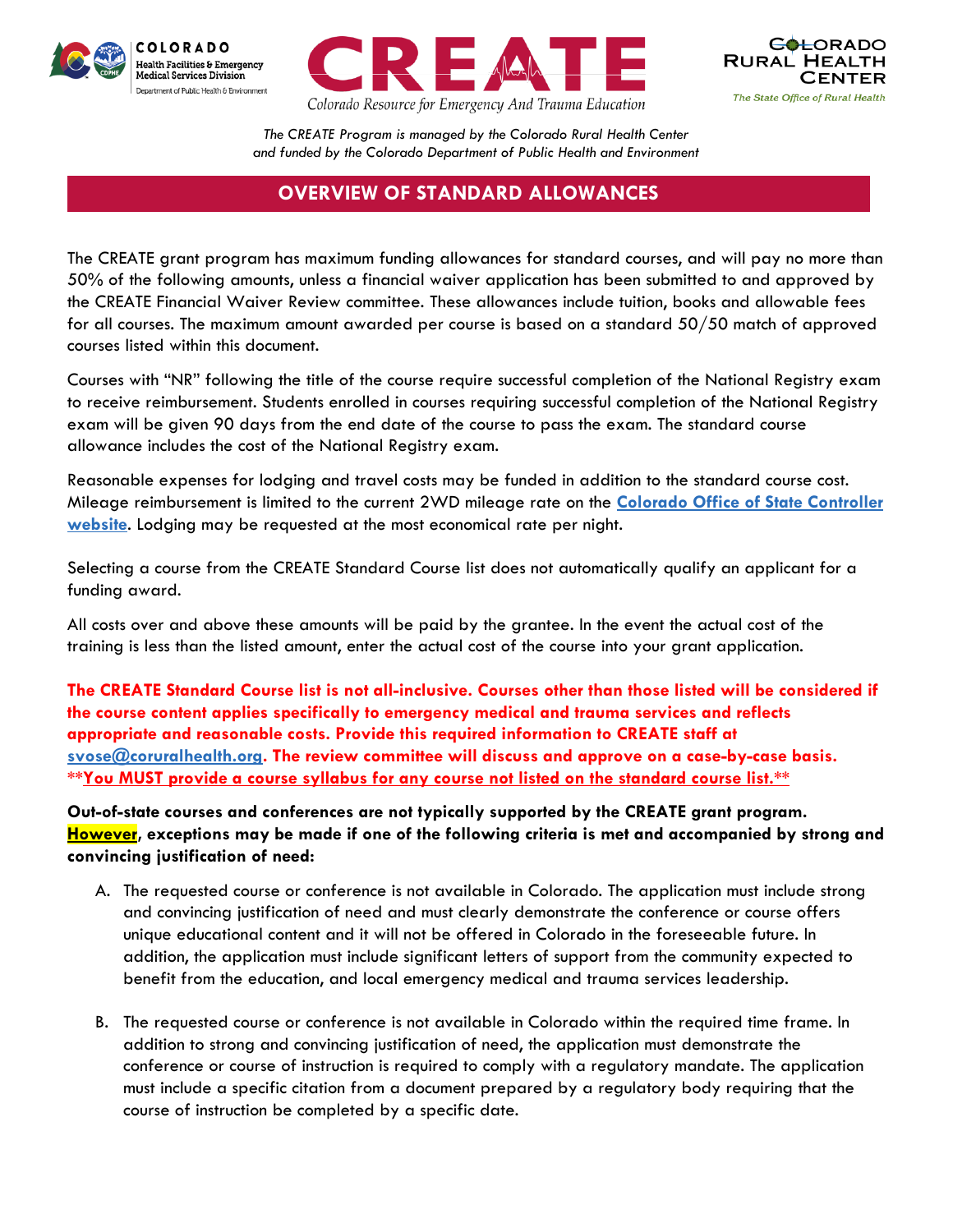C. It is significantly more cost-effective to attend an out-of-state course or conference. In addition to strong and convincing justification of need, the application must include specific costs comparing the cost to attend the course in-state vs. out-of-state.

## **MAXIMUM AMOUNTS CREATE WILL PAY TOWARDS THE FOLLOWING COURSES**

| <b>COURSE</b>                                    | <b>TOTAL COST</b> | <b>CREATE SHARE</b><br>(at $50\%$ match) |  |
|--------------------------------------------------|-------------------|------------------------------------------|--|
| <b>EMS Provider Training</b>                     |                   |                                          |  |
| EMR (First Responder) (NR)                       | \$550             | \$275                                    |  |
| EMT (NR)                                         | \$2,300           | $\overline{$1,150}$                      |  |
| EMT - Refresher                                  | \$375             | \$188                                    |  |
| EMT - IV Therapy                                 | \$400             | \$200                                    |  |
| <b>EMT</b> - Intermediate Refresher              | \$450             | \$225                                    |  |
| Advanced EMT (NR)                                | \$2,300           | \$1,150                                  |  |
| <b>Advanced EMT Refresher</b>                    | \$450             | \$180                                    |  |
| Paramedic (NR)                                   | \$8,975           | \$4,488                                  |  |
| 1/99 Intermediate to Paramedic Bridge (NR)       | \$6,925           | \$3,463                                  |  |
| Paramedic Refresher                              | \$500             | \$250                                    |  |
| $EKG - Basic$                                    | \$400             | \$200                                    |  |
| $EKG - 12$ Lead                                  | \$500             | \$250                                    |  |
| Trauma/Facility/Physician                        |                   |                                          |  |
| <b>AAAM AIS Coding Class</b>                     | \$840             | \$420                                    |  |
| ATLS - Non-Physician Auditor                     | \$175             | \$88                                     |  |
| <b>ATLS - Physician Extenders</b>                | \$600             | \$300                                    |  |
| ATLS - Physician Provider                        | \$700             | \$350                                    |  |
| ATLS - Recertification                           | \$400             | \$200                                    |  |
| CATN (online course)                             | \$180             | \$90                                     |  |
| <b>ENPC</b>                                      | \$375             | \$188                                    |  |
| <b>RTTD</b>                                      | \$200             | \$100                                    |  |
| <b>TNCC</b>                                      | \$375             | \$188                                    |  |
| <b>Standardized Continuing Education Courses</b> |                   |                                          |  |
| <b>ABLS</b>                                      | \$400             | \$200                                    |  |
| <b>ACLS</b>                                      | \$250             | \$125                                    |  |
| <b>ACLS Re-Certification</b>                     | \$175             | \$88                                     |  |
| AMLS                                             | \$300             | \$150                                    |  |
| ASLS                                             | \$200             | \$100                                    |  |
| <b>BLS (CPR for Healthcare Providers)</b>        | \$150             | \$75                                     |  |
| <b>ITLS</b>                                      | \$175             | \$88                                     |  |
| PALS                                             | \$250             | \$125                                    |  |
| <b>PALS Recertification</b>                      | \$175             | \$88                                     |  |
| <b>PEARS</b>                                     | \$100             | \$50                                     |  |
| <b>PEPP</b>                                      | \$250             | \$125                                    |  |
| <b>PEPP Re-Certification</b>                     | \$175             | \$88                                     |  |
| <b>PHTLS</b>                                     | \$250             | \$125                                    |  |
| <b>Educator Courses</b>                          |                   |                                          |  |